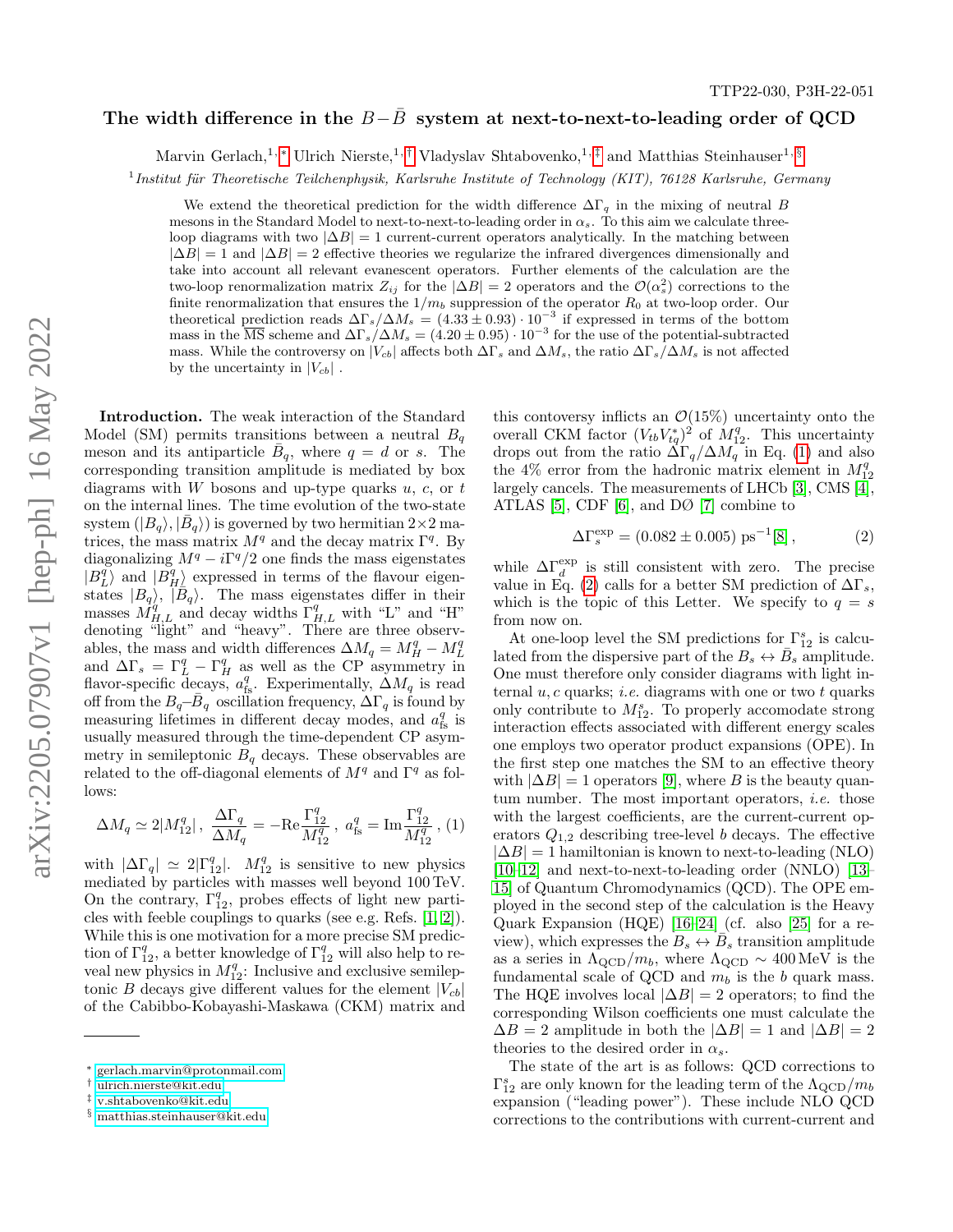chromomagnetic penguin operators [\[26–](#page-5-6)[29\]](#page-5-7), the corresponding NNLO corrections (and NLO corrections involving four-quark penguin operators) enhanced by the number  $N_f$  of active quark flavours [\[30–](#page-5-8)[32\]](#page-5-9) as well as NLO results with one current-current and one penguin operator [\[33\]](#page-5-10) or two penguin operators [\[34\]](#page-5-11). The latter paper also presents two-loop results with one or two chromomagnetic penguin operators which are part of the  $NNLO$  and  $N<sup>3</sup>LO$  contributions. (The four-quark penguin operators  $Q_{3-6}$  have Wilson coefficients which are much smaller than those of  $Q_{1,2}$  and the chromomagnetic penguin operator contributes with a suppression factor of  $\alpha_s$ .) The corrections of Refs. [\[30\]](#page-5-8) and Refs. [\[33,](#page-5-10) [34\]](#page-5-11) have been calculated in an expansion in  $m_c/m_b$  to first and second order, respectively.  $\Delta \Gamma_s / \Delta M_s$  further involves a well-computed ratio of two hadronic matrix elements [\[35–](#page-5-12)[37\]](#page-5-13). The contribution to  $\Gamma_{12}^s$  being sub-leading in  $\Lambda_{\rm QCD}/m_b$  is only known to LO of QCD [\[38\]](#page-5-14) and the hadronic matrix elements still have large errors [\[39\]](#page-5-15).

Both the described perturbative contribution and the power-suppressed term have theoretical uncertainties exceeding the experimental error in Eq. [\(2\)](#page-0-5). In this Letter we present NNLO QCD corrections to the numerically dominant contribution with two current-current operators and reduce the perturbative uncertainty of the leading-power term to the level of the experimental error.

**Calculation.** To obtain  $\Delta\Gamma_s/\Delta M_s$  we use the known two-loop QCD corrections to  $M_{12}^s$  from Ref. [\[11\]](#page-4-10). It is convenient to decompose  $\Gamma_{12}^s$  according to the CKM structures

$$
\Gamma_{12}^{s} = -(\lambda_c^{s})^2 \Gamma_{12}^{cc} - 2\lambda_c^{s} \lambda_u^{s} \Gamma_{12}^{uc} - (\lambda_u^{s})^2 \Gamma_{12}^{uu} ,\qquad(3)
$$

where  $\lambda_a^s = V_{as}^* V_{ab}$  with  $a = u, c$ .  $\Gamma_{12}^s$  is obtained with the help of a tower of effective theories. In a first step we construct a theory where all degrees of freedom heavier than the bottom quark mass  $m_b$  are integrated out and the dynamical degrees of freedom are given by the five lightest quarks and the gluons. We adopt the operator basis of the  $|\Delta B| = 1$  theory from Ref. [\[40\]](#page-5-16). The matching to the Standard Model happens at the scale  $\mu_0 \approx 2m_W \approx m_t(m_t)$ . Afterwards, renormalization group running is used to obtain the couplings of the effective operators at the scale  $\mu_1$  which is of the order  $m<sub>b</sub>$ .

In a next step we perform a HQE which allows us to write  $\Gamma_{12}^s$  as an expansion in  $1/m_b$ . At each order  $\Gamma_{12}^s$ is expressed as a sum of Wilson coefficients multiplying respective operator matrix elements. The latter has to be computed using lattice gauge theory [\[35\]](#page-5-12) or QCD sum rules [\[36,](#page-5-17) [37\]](#page-5-13). To leading order in the  $1/m_b$  expansion we have

<span id="page-1-3"></span>
$$
\Gamma_{12}^{ab} = \frac{G_F^2 m_b^2}{24\pi M_{B_s}} \left[ H^{ab}(z) \langle B_s | Q | \bar{B}_s \rangle + \tilde{H}_S^{ab}(z) \langle B_s | \tilde{Q}_S | \bar{B}_s \rangle \right] + \mathcal{O}(\Lambda_{\text{QCD}}/m_b), \tag{4}
$$

where  $ab \in \{cc, uc, uu\}$ .  $G_F$  is the Fermi constant and  $M_{B_s}$  is the mass of the  $B_s$  meson. The main purpose



<span id="page-1-0"></span>FIG. 1. Representative Feynman diagrams in the  $\Delta B = 1$ theory with  $f = u, d, s, c, b$ . Solid and curly lines represent quarks and gluons, respectively. The (orange) blob indicates an operator insertion.



<span id="page-1-2"></span>FIG. 2. Representative Feynman diagrams in the  $\Delta B = 2$ theory. Solid and curly lines represent quarks and gluons, respectively. The (blue) blob indicates an operator insertion.

of this Letter is the computation of the matching coefficients  $H^{ab}$  and  $\tilde{H}^{ab}_{S}$  to next-to-next-to-leading order (NNLO) in the strong coupling constant  $\alpha_s$ . They depend on  $z = m_c^2/m_b^2$ . For the  $\Delta B = 1$  theory one distinguishes current-current and penguin operators. At leading and next-to-leading orders the current-current operators provide about 90% of the total contribution to  $\Gamma_{12}^{ab}$  [\[34\]](#page-5-11). Thus, in this work we restrict ourselves to the current-current contributions.

For the calculation of the NNLO corrections one has to overcome several challenges. First, it is necessary to perform a three-loop calculation of the amplitude  $b\bar{s} \rightarrow \bar{b}s$ in the  $\Delta B = 1$  theory. Sample Feynman diagrams are shown in Fig. [1.](#page-1-0) In total about 20,000 three-loop diagrams have to be considered which requires an automated setup for the computation. In our case the combination of  $qgraf$  [\[41\]](#page-5-18), tapir [\[42\]](#page-5-19) and  $q2e/exp$  [\[43,](#page-5-20) [44\]](#page-6-0) turned out to be useful. For the leading term in the HQE we are allowed to set the momentum of the strange quark to zero. Furthermore, we expand in the charm quark mass up to second order,<sup>[1](#page-1-1)</sup> which reduces the integrals to on-shell two-point functions with external momentum  $q^2 = m_b^2$ . The propagators inside the loop diagrams are either massless or carry the mass  $m_b$ . We

<span id="page-1-1"></span><sup>1</sup> Up to this order a naive Taylor expansion of the amplitude is possible except for the fermionic corrections with a closed charm quark loop. These contributions are taken over from Ref. [\[30,](#page-5-8) [31\]](#page-5-21).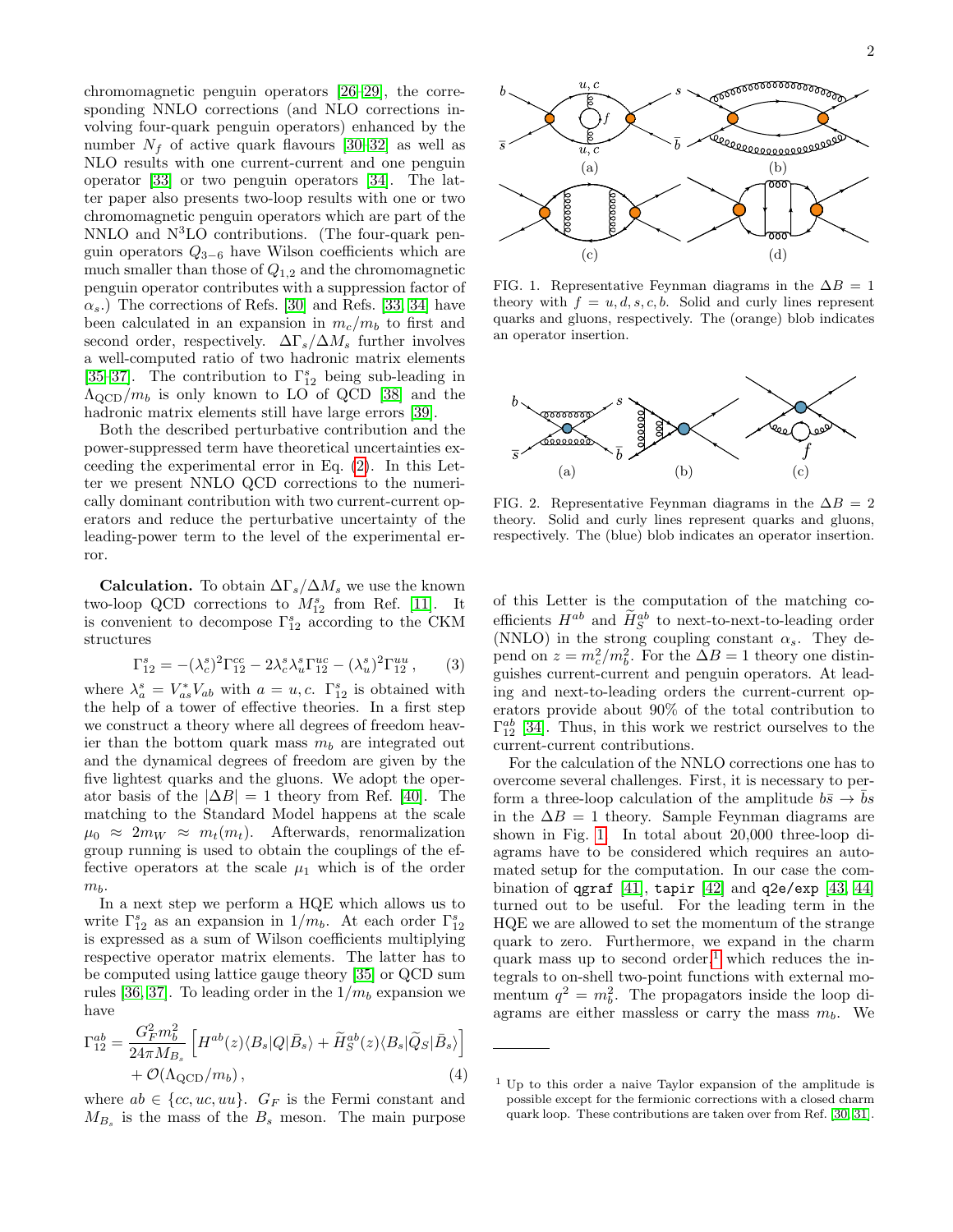use FIRE [\[45\]](#page-6-1) combined with LiteRed [\[46,](#page-6-2) [47\]](#page-6-3) to reduce all occurring integrals to 23 genuine three-loop master integrals. For the latter analytic results have been obtained with the help of FeynCalc [\[48–](#page-6-4)[51\]](#page-6-5), HyperInt [\[52\]](#page-6-6), PolyLogTools [\[53\]](#page-6-7) and HyperlogProcedures [\[54\]](#page-6-8).

On the  $\Delta B = 2$  side a two-loop calculation is necessary; sample Feynman diagrams are shown in Fig. [2.](#page-1-2) From the technical point of view the calculation is significantly simpler. However, in the practical calculation one has to consider three physical and 17 evanescent operators, cf. Ref. [\[34\]](#page-5-11)). It is necessary to compute the corresponding renormalization constants for the operator mixing up to two-loop order.

The calculation of the  $\Delta B = 2$  matrix elements entails a field theoretical subtlety. In fact, in four dimensions there are only two physical operators whereas for the calculation in d dimensions three have to be taken into account. For our calculation it is convenient to choose  $Q, Q<sub>S</sub>$  and  $R<sub>0</sub>$  where (*i* and *j* are colour indices)

$$
Q = \bar{s}_i \gamma^{\mu} (1 - \gamma^5) b_i \bar{s}_j \gamma_{\mu} (1 - \gamma^5) b_j ,
$$
  
\n
$$
\tilde{Q}_S = \bar{s}_i (1 + \gamma^5) b_j \bar{s}_j (1 + \gamma^5) b_i ,
$$
\n(5)

and

<span id="page-2-0"></span>
$$
R_0 = Q_S + \alpha_1 \tilde{Q}_S + \frac{1}{2} \alpha_2 Q, \qquad (6)
$$

with

$$
Q_S = \bar{s}_i (1 + \gamma^5) b_i \, \bar{s}_j (1 + \gamma^5) b_j \,. \tag{7}
$$

Note that at lowest order in  $\alpha_s$  we have  $\alpha_1 = \alpha_2 = 1$ and the matrix element of  $R_0$  is  $1/m_b$  suppressed in four dimensions. At higher orders the quantities  $\alpha_1$  and  $\alpha_2$  are chosen such, that the  $1/m_b$ -suppression is maintained. The one-loop corrections are known since more than twenty years [\[26\]](#page-5-6) and the fermionic two-loop terms are available from Ref. [\[30\]](#page-5-8). For the NNLO calculation performed in this Letter the  $\alpha_s^2$  corrections to  $\alpha_1$  and  $\alpha_2$ are needed.

The  $1/m_b$ -suppression of  $R_0$  beyond tree-level is manifest only if one is able to distinguish between ultraviolet (UV) and infrared (IR) divergences, e.g., by regularizing the latter using a gluon mass  $m_g$ . Otherwise,  $R_0$  develops an unphysical evanescent piece  $E_{R_0}$  that scales as  $m_b^0$  [\[34\]](#page-5-11) and hence must be included into the definition of  $R_0$  to obtain correct matching coefficients. One cannot isolate  $E_{R_0}$  from  $R_0$  at the operator level, but one can distinguish evanescent and physical pieces in the matrix elements: We use  $R_0$  from Eq. [\(6\)](#page-2-0) including the finite UV renormalization encoded in  $\alpha_1$  and  $\alpha_2$  in our matching calculation. To this end we have first calculated the linear combination of the renormalized two-loop matrix elements  $\langle Q \rangle^{(2)}$ ,  $\langle Q_S \rangle^{(2)}$  and  $\langle \tilde{Q}_S \rangle^{(2)}$  as given in Eq. [\(6\)](#page-2-0). After introducing a gluon mass along the lines of Ref. [\[55\]](#page-6-9) and using Feynman gauge we observe that each of the individual matrix elements becomes manifestly finite upon UV renormalization.  $\alpha_1$  and  $\alpha_2$  to order  $\alpha_s^2$  are extracted from the requirement that the linear combination must vanish in the limit  $m_b \to \infty$ .

| $\alpha_s(M_Z) = 0.1179 \pm 0.001$                 | [58]              |
|----------------------------------------------------|-------------------|
| $m_c(3 \text{ GeV}) = 0.993 \pm 0.008 \text{ GeV}$ | [59]              |
| $m_b(m_b) = 4.163 \pm 0.016 \text{ GeV}$           | $[59]$            |
| $m_{\rm t}^{\rm pole} = 172.9 \pm 0.4~{\rm GeV}$   | [58]              |
| $M_{B_s} = 5366.88$ MeV                            | [58]              |
| $B_{B_s} = 0.813 \pm 0.034$                        | $\left[35\right]$ |
| $\tilde{B}_{S.B.}^{\prime} = 1.31 \pm 0.09$        | [35]              |
| $f_{B_s} = 0.2307 \pm 0.0013$ GeV [60]             |                   |

<span id="page-2-1"></span>TABLE I. Input parameters for the numerical analysis. The matrix elements of  $Q$  and  $\tilde{Q}_S$  are parametrized in terms of  $f_{B_s}, B_{B_s}$ , and  $\tilde{B}'_{S,B_s}$ . The values of the quark masses imply  $\bar{z} = 0.04956$ ,  $m_b^{\text{pole}} = 4.75 \,\text{GeV}$ , and  $m_b^{\text{PS}} = 4.479 \,\text{GeV}$  (for a factorization scale  $\mu_f = 2$  GeV) at NNLO. Numerical results for the matrix elements of the  $1/m_b$  suppressed corrections can be found in Ref. [\[39\]](#page-5-15).

The matching between the  $|\Delta B| = 1$  and  $|\Delta B| = 2$ effective theories is conceptually simple in case IR divergences are not regularized dimensionally. In this case the UV renormalization renders amplitudes of both theories manifestly finite, allowing us to take the limit  $d \rightarrow 4$ , where all matrix elements of evanescent operators vanish. However, for technical reasons we prefer to use  $\epsilon = \epsilon_{UV} = \epsilon_{IR}$ , which simplifies the evaluation of the amplitudes but complicates the matching. Following [\[56\]](#page-6-13) we need to extend the leading order (LO) matching to  $\mathcal{O}(\epsilon^2)$  and the NLO matching to  $\mathcal{O}(\epsilon)$  in order the determine the NNLO matching coefficients. Furthermore, we need to determine the matching coefficients of both physical and evanescent operators: Since the UV-renormalized amplitudes still contain IR poles, we must keep all matrix elements of evanescent operators until the very end. A powerful cross check of this procedure is the explicit cancellation of the remaining IR  $\epsilon$  poles and of the QCD gauge parameter  $\xi$  in the matching.

Results. For our numerical analysis we use the input values listed in Tab. [I](#page-2-1) and the  $|\Delta B| = 1$  Wilson coefficients from Refs. [\[13–](#page-5-1)[15\]](#page-5-2) and calculate the running and decoupling of quark masses and  $\alpha_s$  with RunDec [\[57\]](#page-6-14).

In the following we present the NNLO predictions in three different renormalization schemes for the overall factor  $m_b^2$  (cf. Eq. [\(4\)](#page-1-3)) whereas the quantity z and the strong coupling constant are defined in the  $\overline{\text{MS}}$  scheme. The overall factor  $m_b^2$  is defined in the  $\overline{\text{MS}}$  scheme, as a pole mass, or as a potential-subtracted (PS) mass [\[61\]](#page-6-15). The latter is an example of a so-called threshold mass, with similar properties as the pole mass, but is nevertheless of short-distance nature.  $H^{ab}(z)$  and  $\widetilde{H}^{ab}_{S}(z)$ are adapted accordingly, so that the scheme dependence of  $\Gamma_{12}^s$  is  $\mathcal{O}(\alpha_s^3)$ . Several renormalization and matching scales enter the prediction for the width difference. We choose  $\mu_0 = 165$  GeV for the matching scale between the SM and the  $|\Delta B| = 1$  theory. Varying  $\mu_0$  barely affects  $\Delta \Gamma_s / \Delta M_s$  and we can keep it fixed. In our nu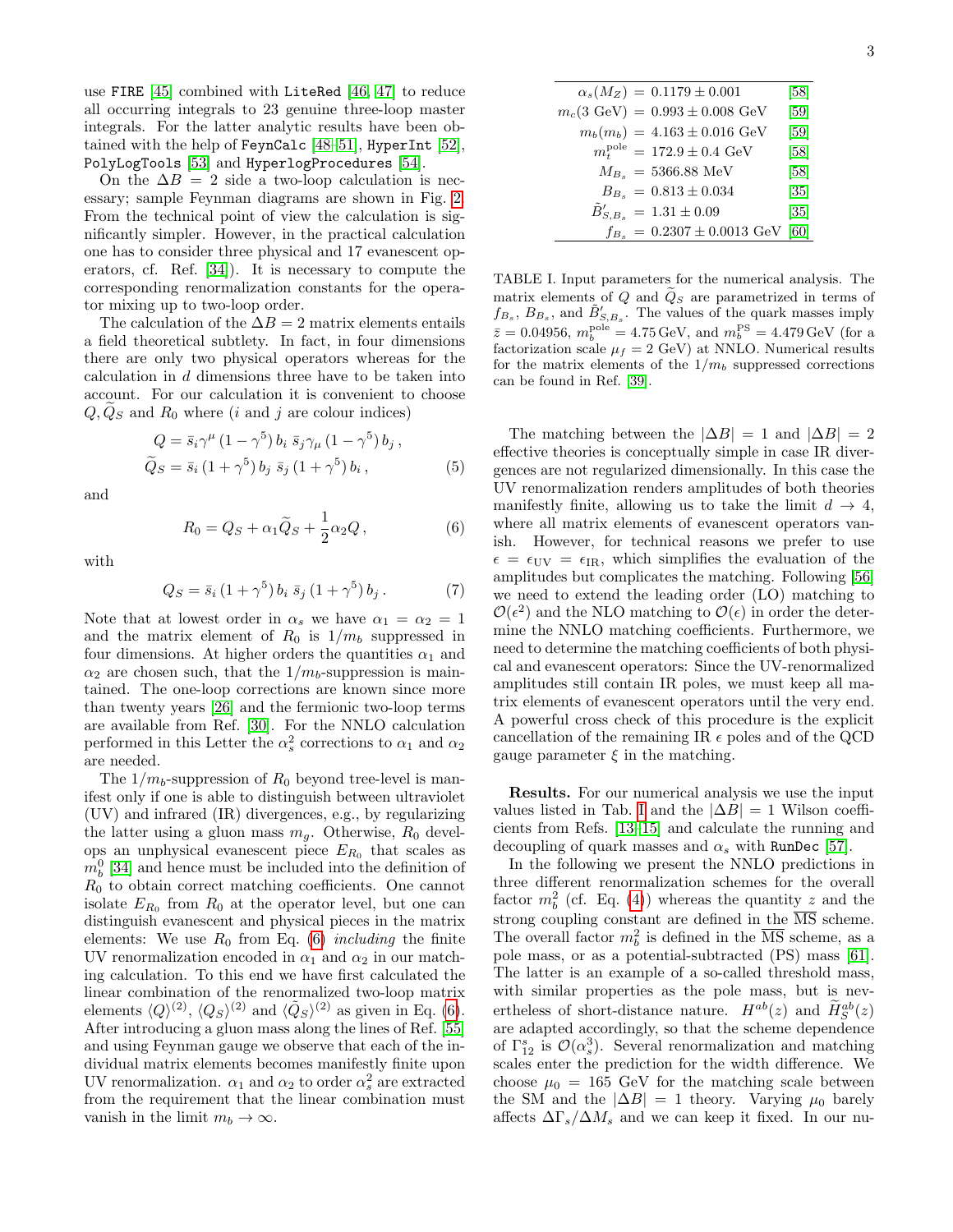merical analysis we identify the matching scale  $\mu_1$  and  $\mu_b$  and  $\mu_c$ , the renormalization scales at which  $\overline{m}_b$  and  $\overline{m}_c$  are defined. We simultaneously vary  $\mu_1 = \mu_b = \mu_c$ between 2.1 GeV and 8.4 GeV with a central scale  $\mu_1$  = 4.2 GeV. That is, z enters the coefficients as  $\bar{z} = (m_c(\mu_1)/m_b(\mu_1))^2$ . The  $|\Delta B| = 2$  operators are defined at the scale  $\mu_2$  which has to be kept fixed, because the  $\mu_2$  dependence only cancels in the products of  $H^{ab}(z)$  and  $\widetilde{H}^{ab}_{S}(z)$  with their respective matrix elements. In our analysis we set  $\mu_2 = 4.75$  GeV which is the bottom quark pole mass  $m_b^{\text{pole}}$  obtained from  $m_b(m_b)$ with two-loop accuracy. The terms of order  $\Lambda_{\rm QCD}/m_b$  in  $\Gamma_{12}^s$  are only known to LO, so that the  $\mu_1$ -dependence of these terms is non-negligible.

We now discuss the results for  $\Delta \Gamma_s / \Delta M_s$ . In our three schemes we have

$$
\frac{\Delta\Gamma_s}{\Delta M_s} = \left(3.79^{+0.53}_{-0.58\text{scale}}\substack{+0.09\\-0.19\text{scale}, 1/m_b} \pm 0.11_B\tilde{B}_S\right.\n\left.\pm 0.78_{1/m_b} \pm 0.05_{\text{input}}\right) \times 10^{-3} \text{ (pole)},
$$
\n
$$
\frac{\Delta\Gamma_s}{\Delta M_s} = \left(4.33^{+0.23}_{-0.44\text{scale}}\substack{+0.09\\-0.19\text{scale}, 1/m_b} \pm 0.12_B\tilde{B}_S\right.\n\left.\pm 0.78_{1/m_b} \pm 0.05_{\text{input}}\right) \times 10^{-3} \text{ (}\overline{\text{MS}}\text{)},
$$
\n
$$
\frac{\Delta\Gamma_s}{\Delta M_s} = \left(4.20^{+0.36}_{-0.39\text{scale}}\substack{+0.09\\-0.19\text{scale}, 1/m_b} \pm 0.12_B\tilde{B}_S\right.\n\left.\pm 0.78_{1/m_b} \pm 0.05_{\text{input}}\right) \times 10^{-3} \text{ (PS)}, \quad (8)
$$

where the subscripts indicate the source of the various uncertainties. The dominant uncertainty comes from the matrix elements of the power-suppressed corrections  $({}^{\omega}1/m_b"$  [\[35,](#page-5-12) [39\]](#page-5-15)) followed by the renormalization scale uncertainty from the variation of  $\mu_1$  in the leading-power term ("scale"). The uncertainties from the leading-power bag parameters (" $B\tilde{B}_S$ ") and from the scale variation in the  $1/m_b$  piece ("scale,  $1/m_b$ ") are much smaller and the variation of the remaining input parameters ("input") is of minor relevance.

In Fig. [3](#page-3-0) we show the dependence of  $\Delta \Gamma_s / \Delta M_s$  on the simultaneously varied renormalization scales  $\mu_1$  =  $\mu_b = \mu_c$  for the  $\overline{\text{MS}}$  and PS schemes. The small contributions involving four-quark penguin operators are only included at NLO in both the NLO and NNLO curves. Dotted, dashed, and solid curves correspond to the LO, NLO, and NNLO results, respectively. In both schemes one observes a clear stabilization of the  $\mu_1$  dependence after including higher orders. Furthermore, we observe that the NNLO predictions (solid lines) in both schemes are close together which demonstrates the expected reduction of the scheme dependence. In the  $\overline{\text{MS}}$  scheme we observe that the LO and NLO curves intersect close to the central scale. As a consequence the NLO corrections are relatively small and the NNLO contributions are of comparable size. Close to 9 GeV the NNLO contribution is zero and the NLO corrections amount to about  $+21\%$ . At the same time the NNLO predictions for  $\mu_1 = 4.2 \text{ GeV}$ and  $\mu_1 = 9$  GeV differ only by  $+5\%$  and  $+9\%$  in the  $\overline{\text{MS}}$  and PS schemes, respectively. Note that in the  $\overline{\text{MS}}$ 



4



<span id="page-3-0"></span>FIG. 3. Renormalization scale dependence at LO, NLO and NNLO for the  $\overline{\text{MS}}$  and PS scheme. The scale in the powersuppressed terms is kept fixed. The gray band represents the experimental result.

<span id="page-3-1"></span>scheme the scale dependence of the leading-power term drops from  $_{-29}^{+0}\%$  at NLO to  $_{-10}^{+5}\%$  at NNLO and is now of the same order of magnitude as the  $\pm 6\%$  experimental error in Eq. [\(2\)](#page-0-5). In the PS scheme the scale uncertainty is of the same order of magnitude as in the  $\overline{\text{MS}}$  scheme. Note that the scheme dependence inferred from the MS and PS central values in Eq. [\(8\)](#page-3-1) is only 3%. Eq. [\(8\)](#page-3-1) clearly shows that one needs better results for the  $1/m_b$ matrix elements. A meaningful lattice-continuum matching calls for NLO corrections to the power-suppressed terms, which will further reduce the uncertainty labeled with "scale,  $1/m_b$ ".

For the pole scheme we only show the NNLO prediction in Fig. [3.](#page-3-0) While we also see a relatively mild dependence on  $\mu_1$ , the corresponding solid curve lies significantly below the predictions in the  $\overline{\text{MS}}$  and PS schemes. This feature can be traced back to the large two-loop corrections in the relation between the MS and the pole bottom quark mass affecting NNLO contributions as much as the genuine NNLO corrections, underpinning the well-known issues with quark pole masses [\[62–](#page-6-16)[64\]](#page-6-17). For this reason we recommend to not use the pole scheme for the prediction of  $\Delta\Gamma_s$ .

The most precise prediction for  $\Delta\Gamma_s$  is obtained from the results in Eq. [\(8\)](#page-3-1) combined with the experimental re-sult [\[65\]](#page-6-18)  $\Delta M_s^{\text{exp}} = 17.7656 \pm 0.0057 \text{ ps}^{-1}$ . Upon adding the various uncertainties in quadrature, symmetrizing the scale dependence and averaging the results from the MS and PS schemes we obtain

$$
\Delta\Gamma_s = (0.076 \pm 0.017) \text{ ps}^{-1}. \tag{9}
$$

The comparison to Eq. [\(2\)](#page-0-5) shows that the uncertainty is only about a factor three bigger than from experiment and dominated by the  $1/m_b$  corrections.

With our NNLO result for  $\Gamma_{12}^q$  we can also improve the predictions for width difference in the  $B_d - \vec{B_d}$  system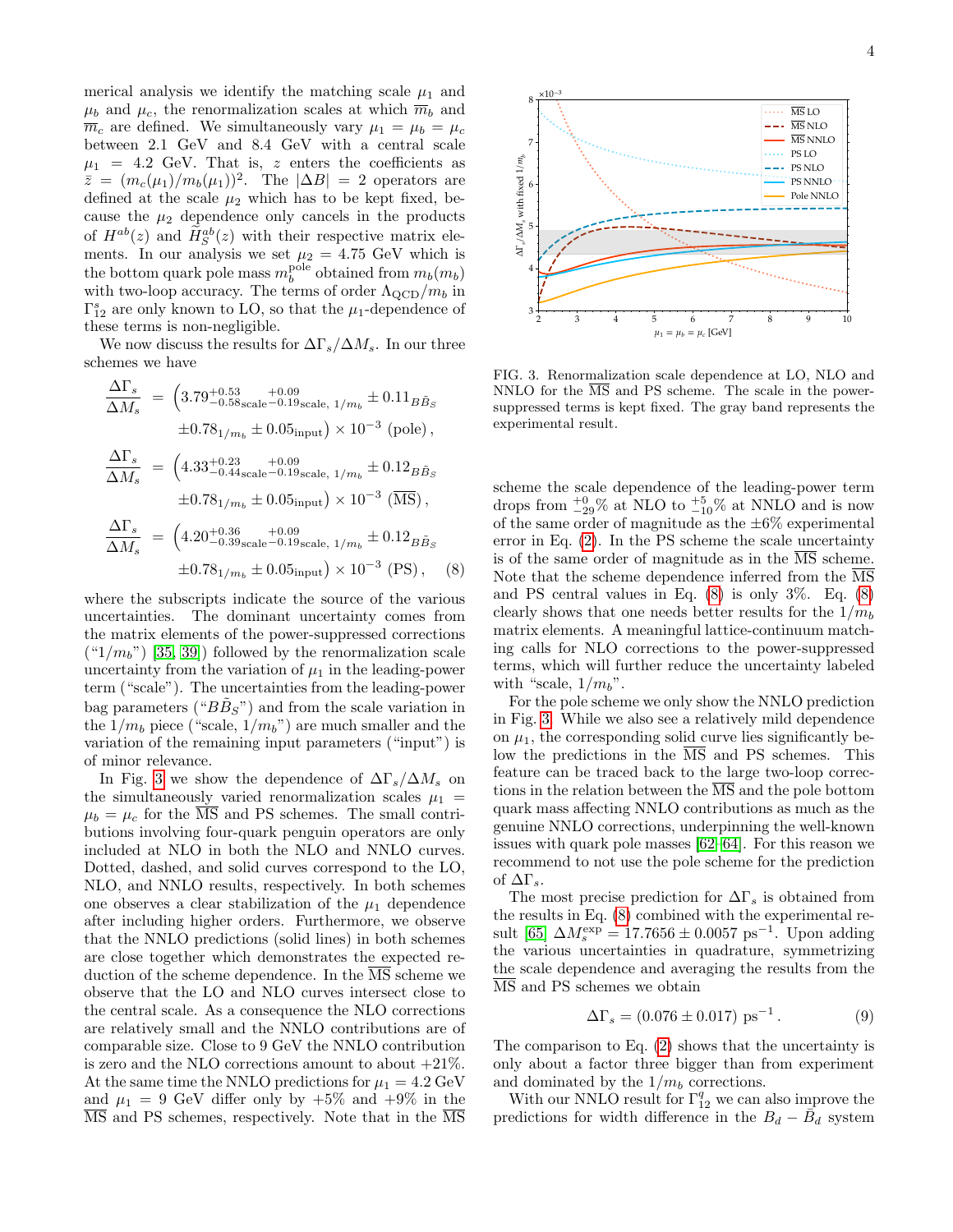

<span id="page-4-11"></span>FIG. 4.  $\Delta\Gamma_s$  versus  $\Delta M_s$ . The  $|V_{cb}|$  controversy (red vs. blue vertical and orange vs. purple horizontal strips) prevents any conclusion on possible new physics in  $\Delta M_s$ . A combined analysis of  $\Delta M_s$  and  $\Delta \Gamma_s$  adds important information, because the SM prediction of  $\Delta \Gamma_s / \Delta M_s$  (green wedge) is independent of  $|V_{cb}|$ .

and the CP asymmetries  $a_{fs}^s$  and  $a_{fs}^d$  in Eq. [\(1\)](#page-0-4), whose experimental results are still consistent with zero. We postpone this to a future publication [\[66\]](#page-6-19).

In Fig. [4](#page-4-11) we confront our predictions for the ratio  $\Delta\Gamma_s/\Delta M_s$  in the  $\overline{\text{MS}}$  scheme (green band) with the individual predictions of  $\Delta\Gamma_s$  and  $\Delta M_s$ . The latter are dominated by the uncertainty in the CKM matrix element  $V_{ts}$  which is obtained from  $V_{cb}$  through CKM unitarity and cancels in the ratio. Fig. [4](#page-4-11) illustrates this feature with  $|V_{cb}^{\text{incl}}| = 42.16(51)10^{-3}$  from [\[67\]](#page-6-20) and

 $|V_{cb}^{\text{excl}}| = 39.36(68)10^{-3}$  from [\[68\]](#page-6-21). The current experimental results for  $\Delta\Gamma_s$  and  $\Delta M_s$  are indicated by the black bar. Once the prediction of  $\Delta \Gamma_s / \Delta M_s$  is improved further, it will be possible to test the SM without CKM uncertainty, and with progress on  $|V_{cb}|$  one will be able to constrain new physics in  $\Delta M_s$  and  $\Delta \Gamma_s$  individually.

**Conclusions.** The SM prediction of  $\Delta\Gamma_s/\Delta M_s$  based on the long-standing NLO calculation has two sources of uncertainty which exceed the experimental error: the hadronic matrix elements of the power-suppressed operators and the perturbative coefficients, as inferred from the scale and scheme dependences of the calculated result. With the NNLO calculation presented here we have brought the latter uncertainty to the level of the accuracy of the experimental result. For this we had to calculate 20,000 three-loop diagrams and to solve subtle problems related to the interplay of infrared divergences and evanescent oprators. We have pointed out that  $\Delta\Gamma_s$  adds information to the usual study of  $\Delta M_s$ , because both quantities probe different new-physics scenarios and  $|V_{cb}|$ drops out in the ratio  $\Delta \Gamma_s / \Delta M_s$ .

Acknowledgements. We thank Artyom Hovhannisyan and Matthew Wingate for useful discussions and we are grateful to Erik Panzer and Oliver Schnetz for helpful advice regarding the calculation of the master integrals and the simplification of the obtained results with HyperInt and HyperLogProcedures. VS thanks David Broadhurst for enlightening discussions on iterated integrals. This research was supported by the Deutsche Forschungsgemeinschaft (DFG, German Research Foundation) under grant 396021762 — TRR 257 "Particle Physics Phenomenology after the Higgs Discovery". The Feynman diagrams were drawn with the help of Axodraw [\[69\]](#page-6-22) and JaxoDraw [\[70\]](#page-6-23).

- <span id="page-4-0"></span>[1] Gilly Elor, Miguel Escudero, and Ann Nelson, "Baryogenesis and Dark Matter from B Mesons," [Phys. Rev. D](http://dx.doi.org/10.1103/PhysRevD.99.035031) 99[, 035031 \(2019\),](http://dx.doi.org/10.1103/PhysRevD.99.035031) [arXiv:1810.00880 \[hep-ph\].](http://arxiv.org/abs/1810.00880)
- <span id="page-4-1"></span>[2] Gonzalo Alonso-Álvarez, Gilly Elor, and Miguel Escudero, "Collider signals of baryogenesis and dark matter from B mesons: A roadmap to discovery," [Phys. Rev. D](http://dx.doi.org/10.1103/PhysRevD.104.035028) 104[, 035028 \(2021\),](http://dx.doi.org/10.1103/PhysRevD.104.035028) [arXiv:2101.02706 \[hep-ph\].](http://arxiv.org/abs/2101.02706)
- <span id="page-4-2"></span>[3] Roel Aaij et al. (LHCb), "Updated measurement of time-dependent \it CP-violating observables in  $B_s^0 \rightarrow$  $J/\psi K^{+}K^{-}$  decays," [Eur. Phys. J. C](http://dx.doi.org/10.1140/epjc/s10052-019-7159-8) 79, 706 (2019), [Erratum: Eur.Phys.J.C 80, 601 (2020)], [arXiv:1906.08356](http://arxiv.org/abs/1906.08356) [\[hep-ex\].](http://arxiv.org/abs/1906.08356)
- <span id="page-4-3"></span>[4] Albert M Sirunyan et al. (CMS), "Measurement of the CP-violating phase  $\phi_s$  in the  $B_s^0 \rightarrow J/\psi \phi(1020)$  $\rightarrow \mu^+ \mu^- \text{K}^+ \text{K}^-$  channel in proton-proton collisions at  $\sqrt{s}$  = 13 TeV," Phys. Lett. B **816**[, 136188 \(2021\),](http://dx.doi.org/10.1016/j.physletb.2021.136188) [arXiv:2007.02434 \[hep-ex\].](http://arxiv.org/abs/2007.02434)
- <span id="page-4-4"></span>[5] Georges Aad et al. (ATLAS), "Measurement of the CPviolating phase  $\phi_s$  in  $B_s^0 \to J/\psi \phi$  decays in ATLAS at 13 TeV," [Eur. Phys. J. C](http://dx.doi.org/10.1140/epjc/s10052-021-09011-0) 81, 342 (2021), [arXiv:2001.07115](http://arxiv.org/abs/2001.07115) [\[hep-ex\].](http://arxiv.org/abs/2001.07115)
- <span id="page-4-5"></span>[6] T. Aaltonen et al. (CDF), "Measurement of the Bottom-Strange Meson Mixing Phase in the Full CDF Data Set," [Phys. Rev. Lett.](http://dx.doi.org/ 10.1103/PhysRevLett.109.171802) 109, 171802 (2012), [arXiv:1208.2967](http://arxiv.org/abs/1208.2967) [\[hep-ex\].](http://arxiv.org/abs/1208.2967)
- <span id="page-4-6"></span>[7] Victor Mukhamedovich Abazov et al. (D0), "Measurement of the CP-violating phase  $\phi_s^{J/\psi \phi}$  using the flavortagged decay  $B_s^0 \to J/\psi \phi$  in 8 fb<sup>-1</sup> of  $p\bar{p}$  collisions," Phys. Rev. D 85[, 032006 \(2012\),](http://dx.doi.org/10.1103/PhysRevD.85.032006) [arXiv:1109.3166 \[hep](http://arxiv.org/abs/1109.3166)[ex\].](http://arxiv.org/abs/1109.3166)
- <span id="page-4-7"></span>[8] Heavy Flavor Averaging Group (HFLAV), "online update at," [https://hflav-eos.web.cern.ch/hflav-eos/](https://hflav-eos.web.cern.ch/hflav-eos/osc/PDG_2020/# DMS) [osc/PDG\\_2020/#DMS](https://hflav-eos.web.cern.ch/hflav-eos/osc/PDG_2020/# DMS).
- <span id="page-4-8"></span>[9] Frederick J. Gilman and Mark B. Wise, "Effective Hamiltonian for Delta  $s = 1$  Weak Nonleptonic Decays in the Six Quark Model," [Phys. Rev. D](http://dx.doi.org/10.1103/PhysRevD.20.2392) 20, 2392 (1979).
- <span id="page-4-9"></span>[10] Andrzej J. Buras and Peter H. Weisz, "QCD Nonleading Corrections to Weak Decays in Dimensional Regularization and 't Hooft-Veltman Schemes," [Nucl. Phys. B](http://dx.doi.org/10.1016/0550-3213(90)90223-Z) 333, [66–99 \(1990\).](http://dx.doi.org/10.1016/0550-3213(90)90223-Z)
- <span id="page-4-10"></span>[11] Andrzej J. Buras, Matthias Jamin, and Peter H. Weisz, "Leading and Next-to-leading QCD Corrections to  $\epsilon$  Pa-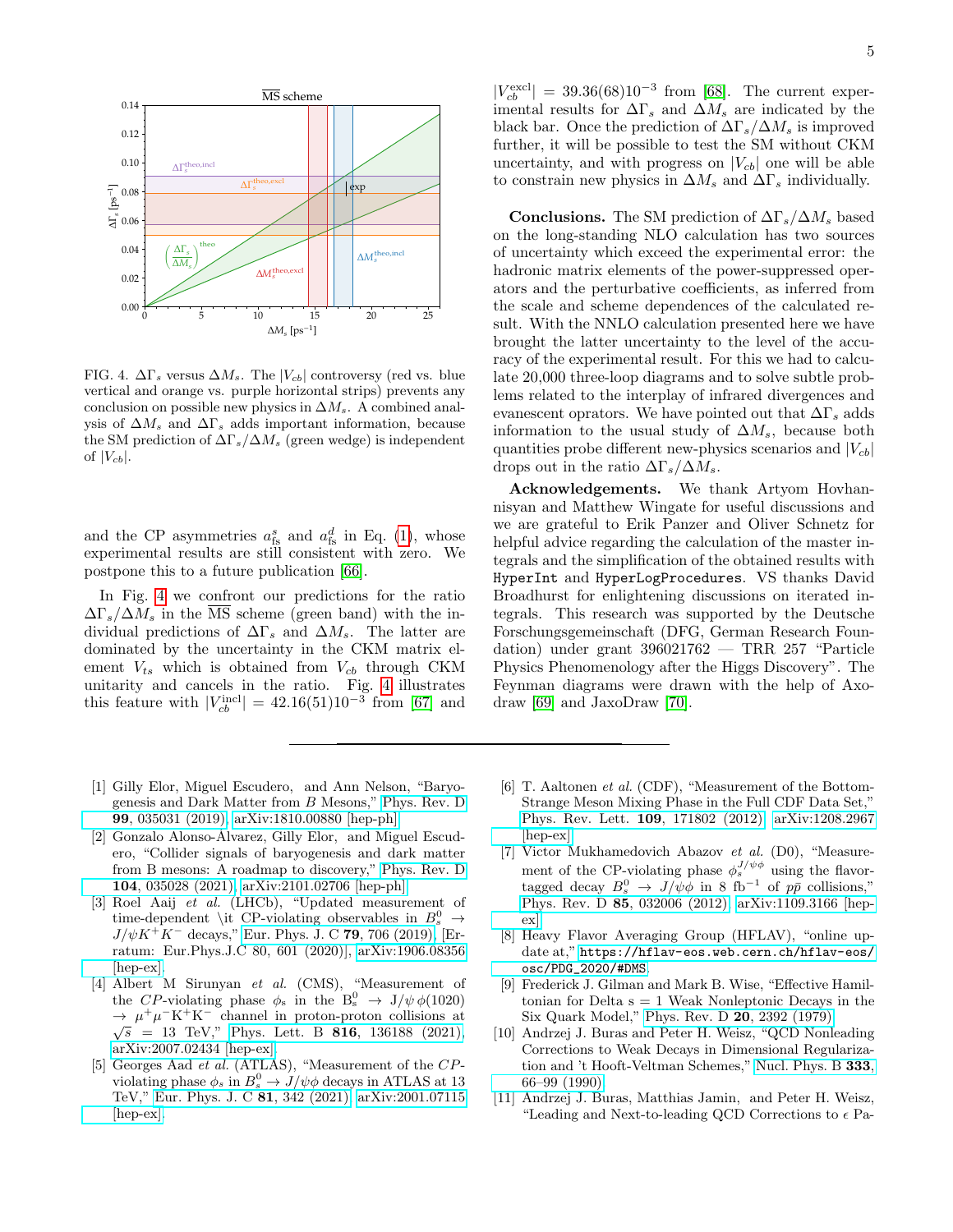rameter and  $B^0 - \bar{B}^0$  Mixing in the Presence of a Heavy Top Quark," Nucl. Phys. B 347[, 491–536 \(1990\).](http://dx.doi.org/10.1016/0550-3213(90)90373-L)

- <span id="page-5-0"></span>[12] Andrzej J. Buras, Matthias Jamin, M. E. Lautenbacher, and Peter H. Weisz, "Effective Hamiltonians for  $\Delta S =$ 1 and  $\Delta B = 1$  nonleptonic decays beyond the leading logarithmic approximation," [Nucl. Phys. B](http://dx.doi.org/ 10.1016/0550-3213(92)90345-C) 370, 69–104 [\(1992\),](http://dx.doi.org/ 10.1016/0550-3213(92)90345-C) [Addendum: Nucl.Phys.B 375, 501 (1992)].
- <span id="page-5-1"></span>[13] Martin Gorbahn and Ulrich Haisch, "Effective Hamiltonian for non-leptonic  $|\Delta F| = 1$  decays at NNLO in QCD," Nucl. Phys. B 713[, 291–332 \(2005\),](http://dx.doi.org/10.1016/j.nuclphysb.2005.01.047) [arXiv:hep](http://arxiv.org/abs/hep-ph/0411071)[ph/0411071.](http://arxiv.org/abs/hep-ph/0411071)
- [14] Paolo Gambino, Martin Gorbahn, and Ulrich Haisch, "Anomalous dimension matrix for radiative and rare semileptonic B decays up to three loops," [Nucl. Phys.](http://dx.doi.org/10.1016/j.nuclphysb.2003.09.024) B 673[, 238–262 \(2003\),](http://dx.doi.org/10.1016/j.nuclphysb.2003.09.024) [arXiv:hep-ph/0306079.](http://arxiv.org/abs/hep-ph/0306079)
- <span id="page-5-2"></span>[15] Martin Gorbahn, Ulrich Haisch, and Mikolaj Misiak, "Three-loop mixing of dipole operators," [Phys. Rev.](http://dx.doi.org/ 10.1103/PhysRevLett.95.102004) Lett. 95[, 102004 \(2005\),](http://dx.doi.org/ 10.1103/PhysRevLett.95.102004) [arXiv:hep-ph/0504194.](http://arxiv.org/abs/hep-ph/0504194)
- <span id="page-5-3"></span>[16] Valery A. Khoze and Mikhail A. Shifman, "HEAVY QUARKS," [Sov. Phys. Usp.](http://dx.doi.org/10.1070/PU1983v026n05ABEH004398) 26, 387 (1983).
- [17] Mikhail A. Shifman and M. B. Voloshin, "Preasymptotic Effects in Inclusive Weak Decays of Charmed Particles," Sov. J. Nucl. Phys. 41, 120 (1985).
- [18] Valery A. Khoze, Mikhail A. Shifman, N. G. Uraltsev, and M. B. Voloshin, "On Inclusive Hadronic Widths of Beautiful Particles," Sov. J. Nucl. Phys. 46, 112 (1987).
- [19] Junegone Chay, Howard Georgi, and Benjamin Grinstein, "Lepton energy distributions in heavy meson decays from QCD," Phys. Lett. B 247[, 399–405 \(1990\).](http://dx.doi.org/ 10.1016/0370-2693(90)90916-T)
- [20] Ikaros I. Y. Bigi and N. G. Uraltsev, "Gluonic enhancements in non-spectator beauty decays: An Inclusive mirage though an exclusive possibility," [Phys. Lett. B](http://dx.doi.org/ 10.1016/0370-2693(92)90066-D) 280, [271–280 \(1992\).](http://dx.doi.org/ 10.1016/0370-2693(92)90066-D)
- [21] Ikaros I. Y. Bigi, N. G. Uraltsev, and A. I. Vainshtein, "Nonperturbative corrections to inclusive beauty and charm decays: QCD versus phenomenological models," Phys. Lett. B 293[, 430–436 \(1992\),](http://dx.doi.org/ 10.1016/0370-2693(92)90908-M) [Erratum: Phys.Lett.B 297, 477–477 (1992)], [arXiv:hep](http://arxiv.org/abs/hep-ph/9207214)[ph/9207214.](http://arxiv.org/abs/hep-ph/9207214)
- [22] Ikaros I. Y. Bigi, Mikhail A. Shifman, N. G. Uraltsev, and Arkady I. Vainshtein, "QCD predictions for lepton spectra in inclusive heavy flavor decays," [Phys. Rev. Lett.](http://dx.doi.org/10.1103/PhysRevLett.71.496) 71[, 496–499 \(1993\),](http://dx.doi.org/10.1103/PhysRevLett.71.496) [arXiv:hep-ph/9304225.](http://arxiv.org/abs/hep-ph/9304225)
- [23] B. Blok, L. Koyrakh, Mikhail A. Shifman, and A. I. Vainshtein, "Differential distributions in semileptonic decays of the heavy flavors in QCD," [Phys. Rev. D](http://dx.doi.org/ 10.1103/PhysRevD.50.3572) 49, [3356 \(1994\),](http://dx.doi.org/ 10.1103/PhysRevD.50.3572) [Erratum: Phys.Rev.D 50, 3572 (1994)], [arXiv:hep-ph/9307247.](http://arxiv.org/abs/hep-ph/9307247)
- <span id="page-5-4"></span>[24] Aneesh V. Manohar and Mark B. Wise, "Inclusive semileptonic B and polarized Lambda(b) decays from QCD," Phys. Rev. D 49[, 1310–1329 \(1994\),](http://dx.doi.org/10.1103/PhysRevD.49.1310) [arXiv:hep](http://arxiv.org/abs/hep-ph/9308246)[ph/9308246.](http://arxiv.org/abs/hep-ph/9308246)
- <span id="page-5-5"></span>[25] Alexander Lenz, "Lifetimes and heavy quark expansion," [Int. J. Mod. Phys. A](http://dx.doi.org/ 10.1142/S0217751X15430058) 30, 1543005 (2015), [arXiv:1405.3601](http://arxiv.org/abs/1405.3601) [\[hep-ph\].](http://arxiv.org/abs/1405.3601)
- <span id="page-5-6"></span>[26] M. Beneke, G. Buchalla, C. Greub, A. Lenz, and U. Nierste, "Next-to-leading order QCD corrections to the lifetime difference of  $B(s)$  mesons," [Phys. Lett. B](http://dx.doi.org/ 10.1016/S0370-2693(99)00684-X)  $459, 631-$ [640 \(1999\),](http://dx.doi.org/ 10.1016/S0370-2693(99)00684-X) [arXiv:hep-ph/9808385.](http://arxiv.org/abs/hep-ph/9808385)
- [27] M. Ciuchini, E. Franco, V. Lubicz, F. Mescia, and C. Tarantino, "Lifetime differences and CP violation parameters of neutral B mesons at the next-to-leading order in QCD," JHEP 08[, 031 \(2003\),](http://dx.doi.org/ 10.1088/1126-6708/2003/08/031) [arXiv:hep-ph/0308029.](http://arxiv.org/abs/hep-ph/0308029)
- [28] Martin Beneke, Gerhard Buchalla, Alexander Lenz, and

Ulrich Nierste, "CP asymmetry in flavor specific B decays beyond leading logarithms," [Phys. Lett. B](http://dx.doi.org/ 10.1016/j.physletb.2003.09.089) 576, 173–183 [\(2003\),](http://dx.doi.org/ 10.1016/j.physletb.2003.09.089) [arXiv:hep-ph/0307344.](http://arxiv.org/abs/hep-ph/0307344)

- <span id="page-5-7"></span>[29] Alexander Lenz and Ulrich Nierste, "Theoretical update of  $B_s - \bar{B}_s$  mixing," JHEP 06[, 072 \(2007\),](http://dx.doi.org/ 10.1088/1126-6708/2007/06/072) [arXiv:hep](http://arxiv.org/abs/hep-ph/0612167)[ph/0612167.](http://arxiv.org/abs/hep-ph/0612167)
- <span id="page-5-8"></span>[30] H. M. Asatrian, Artyom Hovhannisyan, Ulrich Nierste, and Arsen Yeghiazaryan, "Towards next-to-next-toleading-log accuracy for the width difference in the  $B_s$  –  $\bar{B}_s$  system: fermionic contributions to order  $(m_c/m_b)^0$ and  $(m_c/m_b)^1$ ," JHEP 10[, 191 \(2017\),](http://dx.doi.org/10.1007/JHEP10(2017)191) [arXiv:1709.02160](http://arxiv.org/abs/1709.02160) [\[hep-ph\].](http://arxiv.org/abs/1709.02160)
- <span id="page-5-21"></span>[31] Hrachia M. Asatrian, Hrachya H. Asatryan, Artyom Hovhannisyan, Ulrich Nierste, Sergey Tumasyan, and Arsen Yeghiazaryan, "Penguin contribution to the width difference and  $CP$  asymmetry in  $B_q$ - $\bar{B}_q$  mixing at order  $\alpha_s^2 N_f$ ," Phys. Rev. D 102[, 033007 \(2020\),](http://dx.doi.org/ 10.1103/PhysRevD.102.033007) [arXiv:2006.13227 \[hep-ph\].](http://arxiv.org/abs/2006.13227)
- <span id="page-5-9"></span>[32] Artyom Hovhannisyan and Ulrich Nierste, "Addendum to: Towards next-to-next-to-leading-log accuracy for the width difference in the  $B_s - \bar{B}_s$  system: fermionic contributions to order  $(m_c/m_b)^0$  and  $(m_c/m_b)^1$ ," (2022), [arXiv:2204.11907 \[hep-ph\].](http://arxiv.org/abs/2204.11907)
- <span id="page-5-10"></span>[33] Marvin Gerlach, Ulrich Nierste, Vladyslav Shtabovenko, and Matthias Steinhauser, "Two-loop QCD penguin contribution to the width difference in  $B_s-\overline{B}_s$  mixing," JHEP 07[, 043 \(2021\),](http://dx.doi.org/ 10.1007/JHEP07(2021)043) [arXiv:2106.05979 \[hep-ph\].](http://arxiv.org/abs/2106.05979)
- <span id="page-5-11"></span>[34] Marvin Gerlach, Ulrich Nierste, Vladyslav Shtabovenko, and Matthias Steinhauser, "The width difference in  $B-\bar{B}$ mixing at order  $\alpha_s$  and beyond," JHEP 04[, 006 \(2022\),](http://dx.doi.org/10.1007/JHEP04(2022)006) [arXiv:2202.12305 \[hep-ph\].](http://arxiv.org/abs/2202.12305)
- <span id="page-5-12"></span>[35] R. J. Dowdall, C. T. H. Davies, R. R. Horgan, G. P. Lepage, C. J. Monahan, J. Shigemitsu, and M. Wingate, "Neutral B-meson mixing from full lattice QCD at the physical point," Phys. Rev. D 100[, 094508 \(2019\),](http://dx.doi.org/10.1103/PhysRevD.100.094508) [arXiv:1907.01025 \[hep-lat\].](http://arxiv.org/abs/1907.01025)
- <span id="page-5-17"></span>[36] M. Kirk, A. Lenz, and T. Rauh, "Dimension-six matrix elements for meson mixing and lifetimes from sum rules," JHEP 12[, 068 \(2017\),](http://dx.doi.org/ 10.1007/JHEP12(2017)068) [Erratum: JHEP 06, 162 (2020)], [arXiv:1711.02100 \[hep-ph\].](http://arxiv.org/abs/1711.02100)
- <span id="page-5-13"></span>[37] Daniel King, Alexander Lenz, and Thomas Rauh, " $SU(3)$  breaking effects in B and D meson lifetimes," (2021), [arXiv:2112.03691 \[hep-ph\].](http://arxiv.org/abs/2112.03691)
- <span id="page-5-14"></span>[38] M. Beneke, G. Buchalla, and I. Dunietz, "Width Difference in the  $B_s - \bar{B_s}$  System," [Phys. Rev. D](http://dx.doi.org/10.1103/PhysRevD.54.4419) 54, 4419– [4431 \(1996\),](http://dx.doi.org/10.1103/PhysRevD.54.4419) [Erratum: Phys.Rev.D 83, 119902 (2011)], [arXiv:hep-ph/9605259.](http://arxiv.org/abs/hep-ph/9605259)
- <span id="page-5-15"></span>[39] Christine T. H. Davies, Judd Harrison, G. Peter Lepage, Christopher J. Monahan, Junko Shigemitsu, and Matthew Wingate (HPQCD), "Lattice QCD matrix elements for the  $B_s^0 - \bar{B}_s^0$  width difference beyond leading order," [Phys. Rev. Lett.](http://dx.doi.org/10.1103/PhysRevLett.124.082001) 124, 082001 (2020), [arXiv:1910.00970 \[hep-lat\].](http://arxiv.org/abs/1910.00970)
- <span id="page-5-16"></span>[40] Konstantin G. Chetyrkin, Mikolaj Misiak, and Manfred Munz, " $|\Delta F| = 1$  nonleptonic effective Hamiltonian in a simpler scheme," Nucl. Phys. B 520[, 279–297 \(1998\),](http://dx.doi.org/10.1016/S0550-3213(98)00131-X) [arXiv:hep-ph/9711280.](http://arxiv.org/abs/hep-ph/9711280)
- <span id="page-5-18"></span>[41] Paulo Nogueira, "Automatic Feynman graph generation," [J. Comput. Phys.](http://dx.doi.org/10.1006/jcph.1993.1074) 105, 279–289 (1993).
- <span id="page-5-19"></span>[42] Marvin Gerlach, Florian Herren, and Martin Lang, "tapir: A tool for topologies, amplitudes, partial frac-<br>tion decomposition and input for reductions," (2022), tion decomposition and input for reductions," [arXiv:2201.05618 \[hep-ph\].](http://arxiv.org/abs/2201.05618)
- <span id="page-5-20"></span>[43] R. Harlander, T. Seidensticker, and M. Steinhauser,